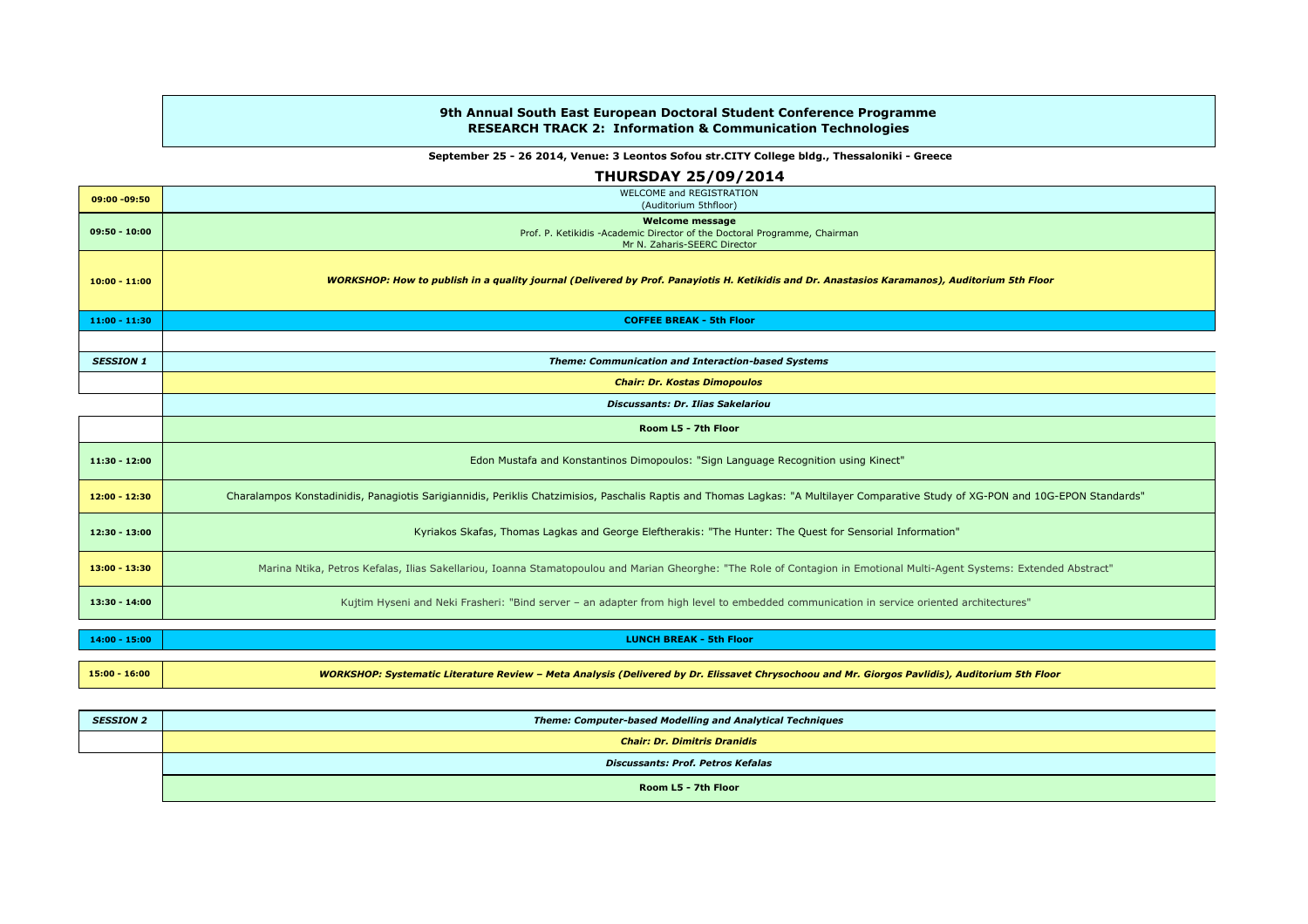| 16:00 - 16:30   | Maria Siregar and John Derrick: "An Investigation to the Use of Abstraction in Model Checking Z Specifications"                                      |
|-----------------|------------------------------------------------------------------------------------------------------------------------------------------------------|
| $16:30 - 17:00$ | Adam Popowicz, Boguslaw Cyganek and Bogdan Smolka: "Lipschitz cover based image colorization"                                                        |
| $17:00 - 17:30$ | Katarina Trojacanec, Ivan Kitanovski, Ivica Dimitrovski and Suzana Loshkovska: "Content Based Image Retrieval in the Context of Alzheimer's Disease" |
| $17:30 - 18:00$ | Orges Cico and Zamir Dika: "Models and techniques to evaluate system and software reliability (Case study: Attitude Control System)"                 |

|                  | FRIDAY 26/09/2014                                                                                                                                                                 |
|------------------|-----------------------------------------------------------------------------------------------------------------------------------------------------------------------------------|
| <b>SESSION 2</b> | Theme: Cloud-based Technologies and Information Dissemination                                                                                                                     |
|                  | <b>Chair: Dr. George Eleftherakis</b>                                                                                                                                             |
|                  | <b>Discussants: Prof. Nick Bassiliades</b>                                                                                                                                        |
|                  | Room L5 - 7th Floor                                                                                                                                                               |
| $10:00 - 10:30$  | Agon Memeti and Betim Cico: "Building Web Based Applications in the Cloud: A Proposed Model Case Study: Implementation of several e-services in SEE University in the Cloud"      |
| 10:30 -11:00     | Artur Koçi and Betim Çiço: "Storage Based Cloud Computing and Disaster Recovery"                                                                                                  |
| $11:00 - 11:30$  | Rustem Dautov, Iraklis Paraskakis and Mike Stannett: "Big Data Solutions for Cloud Application Platforms"                                                                         |
| 11:30 - 12:30    | Keynote Speech: "Resisting carbon-mania: Keeping socially-responsible business priorities balanced" Prof. David Oglethorpe, The University of Sheffield<br>Auditorium (5th floor) |
| 12:30 - 13:00    | <b>COFFEE BREAK - 5th Floor</b>                                                                                                                                                   |
| $13:00 - 13:30$  | Fotis Gonidis, Iraklis Paraskakis and Anthony Simons: "Addressing the issue of cross-platform development and deployment of service-based cloud applications"                     |
| $13:30 - 14:00$  | Christian Beyle: "Use of ICT in learning contexts: interaction between learning traits and attitudes towards ICT."                                                                |
| $14:00 - 14:30$  | Klesti Hoxha: "Towards a Topic Detection and Tracking Framework for Albanian News"                                                                                                |
|                  |                                                                                                                                                                                   |
| $15:00 - 16:00$  | <b>LUNCH BREAK - 5th Floor</b>                                                                                                                                                    |
| <b>SESSION 2</b> | Theme: Knowledge-based Systems and Networking Applications                                                                                                                        |
|                  | <b>Chair: Dr. Thomas Lagkas</b>                                                                                                                                                   |
|                  | <b>Discussants: Dr. Pantelis Angelidis</b>                                                                                                                                        |

Room L5 - 7th Floor